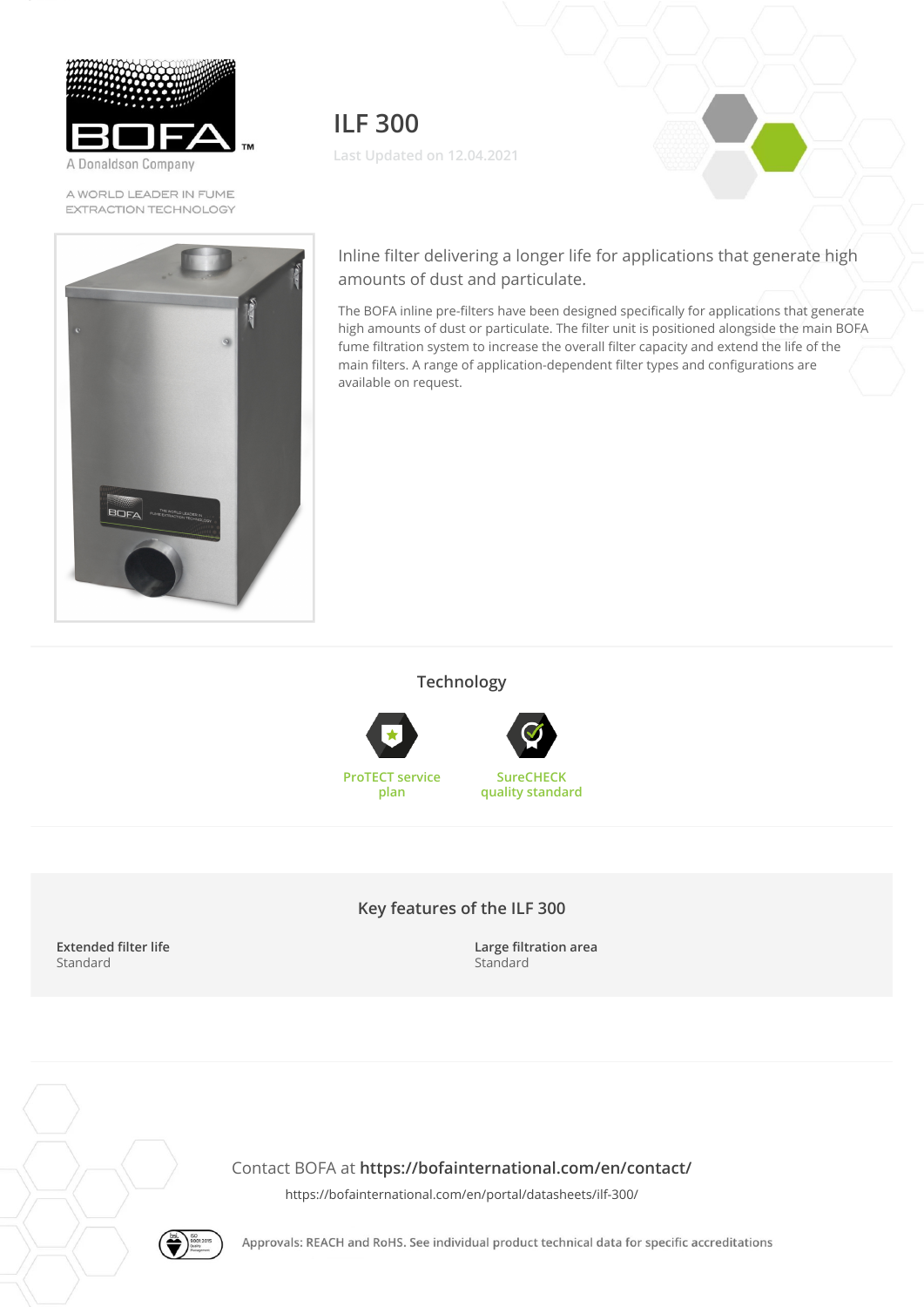## **Technical specification**



**Inline filtration system**



## **Airflow through filters**